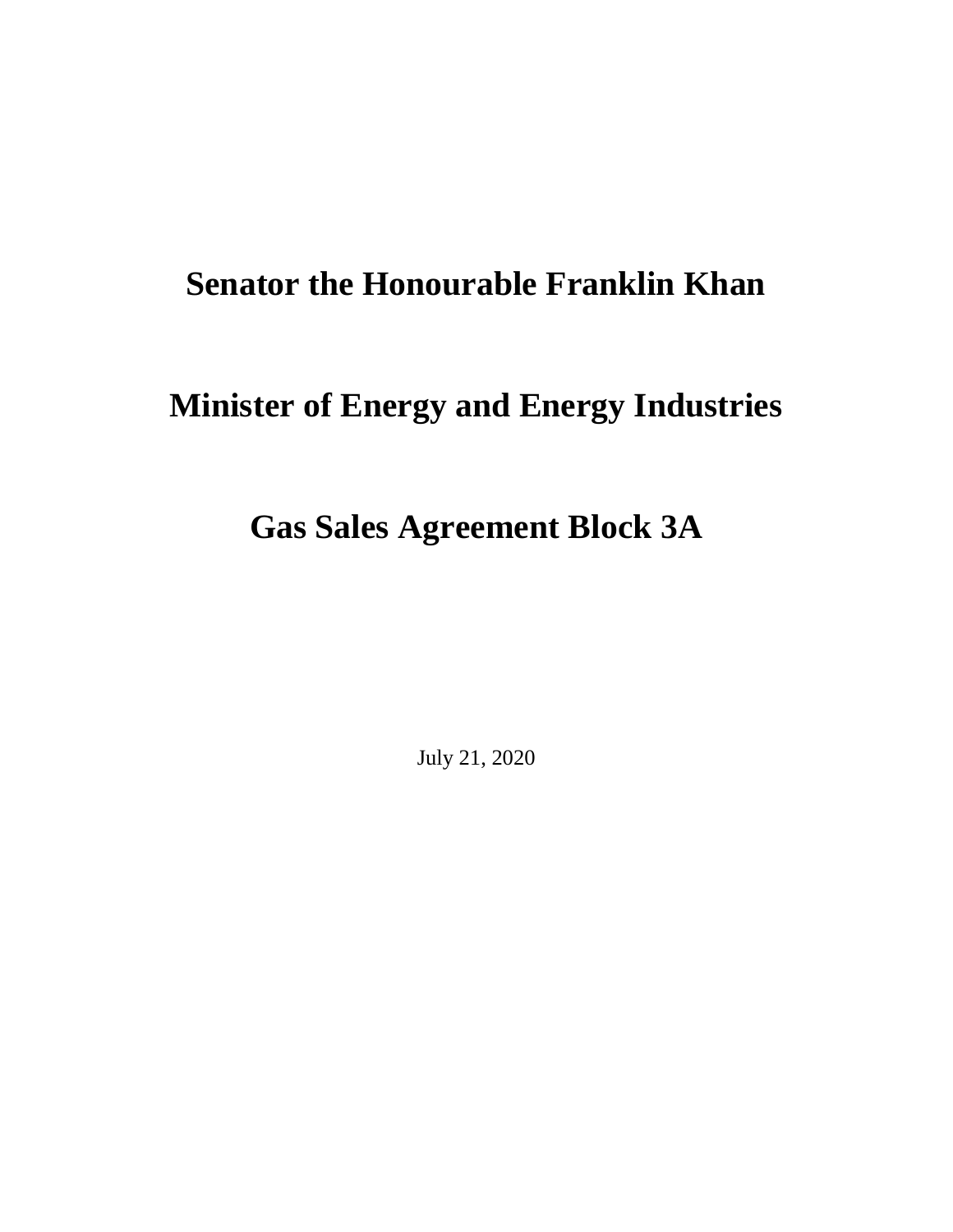Mrs. Penelope Bradshaw-Niles, Permanent Secretary (Ag), Ministry of Energy and Energy Industries

Mrs. Sandra Fraser, Deputy Permanent Secretary, Ministry of Energy and Energy Industries

Mr. Vincent Pereira, President BHP Trinidad

Mr. Conrad Enil, Chairman NGC Group of Companies

Mr. Mark Loquan, President National Gas Company

Ms. Arlene Chow, Chief Executive Officer, Heritage Petroleum Co. Ltd.

Media Personnel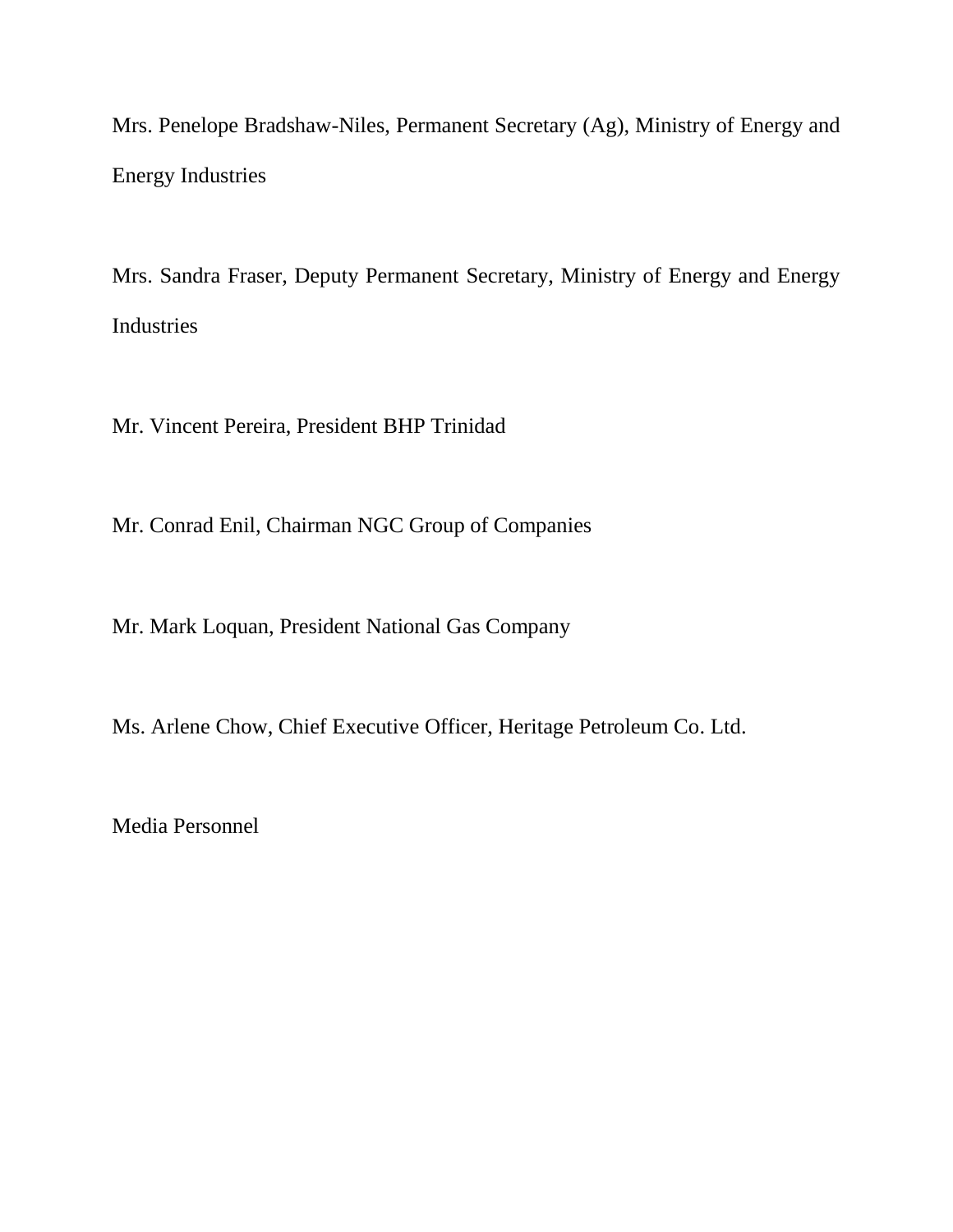Ladies and Gentlemen

Good morning. It is my pleasure to be here with my colleagues from the NGC, BHP, Heritage Petroleum and NGC E&P for the signing of the Gas Sales Contract for Block 3a.

This is indeed a momentous occasion and yet another step towards bolstering Trinidad and Tobago's hydrocarbon production and increasing our natural gas supply to the domestic market. This project is expected to boost our country's oil production by nearly 16,000 barrels per day (bpd) at its peak, and natural gas production by approximately 80 million standard cubic feet per day (MMscf).

On occasions such as today, it can be quite instructive to look back at the history of past agreements and reflect on how those have turned out. One such agreement is the Production Sharing Contract (PSC) for Block 2(c) that was executed in April 1996 with BHP and its partners.

Just over two decades ago, gas was discovered in the Angostura sand in Block 2(c). An oil discovery followed just a couple years later, and by January 2005, oil and natural gas were produced from the Angostura sand, with gas sales to the domestic market commencing in May 2011. To date there are seventeen (17) oil producers, seven (7) gas producers and seven (7) gas injectors in the Kairi, Canteen, Horst, Aripo and Angostura Fields. The Angostura development has been a fruitful one. Cumulative crude oil and condensate production to date has amounted to just over seventy-nine (79) million barrels.

In terms of gas production, in 2019, the Angostura development produced an average of 409 MMscf, with production reaching as high as 475 MMscf in June 2019. Since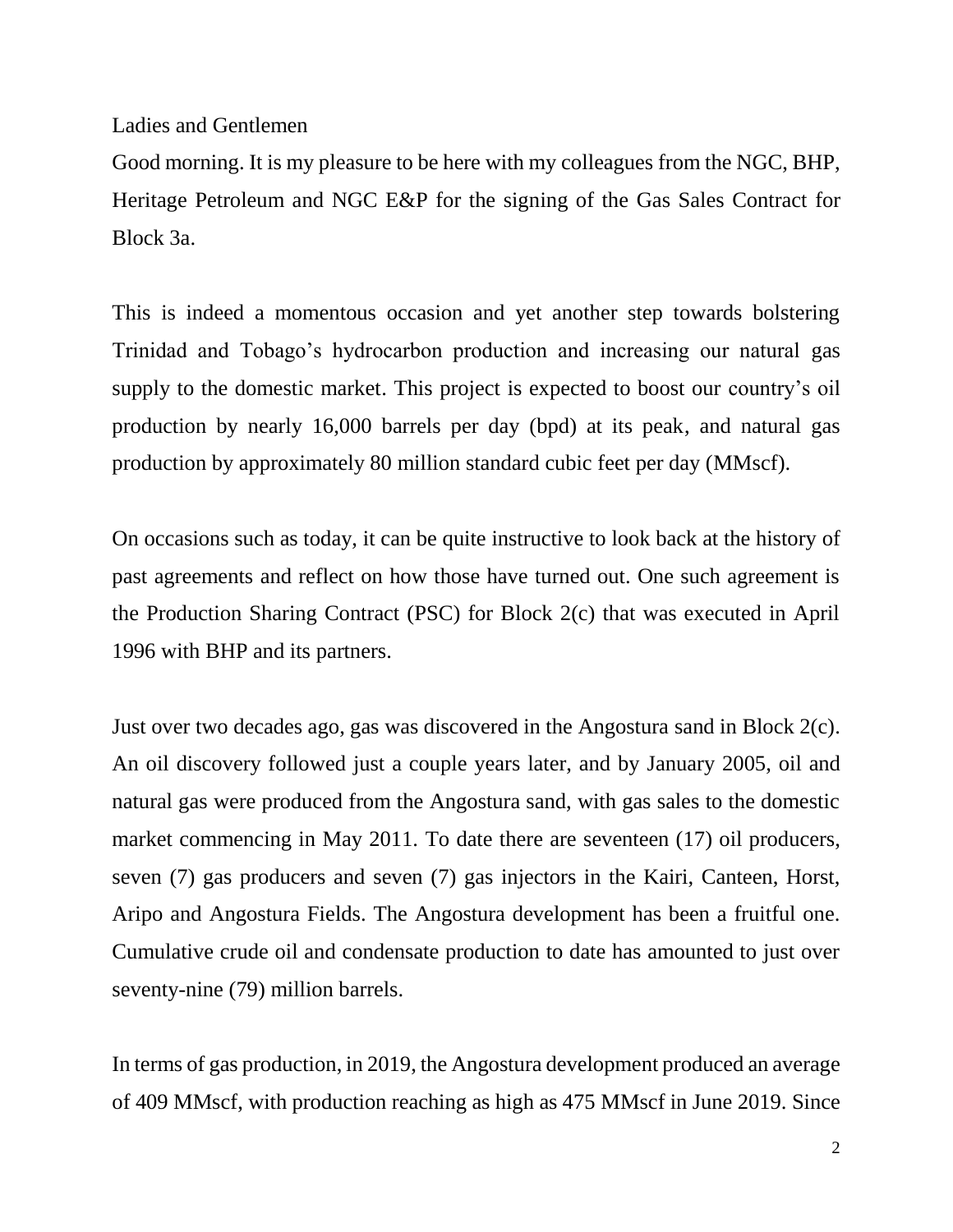gas production began, up until April 2020, the Angostura Field has produced a total of 1.71 Tcf of natural gas. The Angostura development sets the stage for the Ruby Project, which is the reason that we are all here today.

The Ruby Project has been a long-awaited development, as we have watched it move through the stages, from the signing of the PSC in 2002, to the market development phase that began in 2008, to the declaration of commerciality in 2018.

Block 3a, where the Ruby Project is located, has certainly come a long way since the PSC was executed in 2002. When this journey began, the initial parties to the contract were BHP Billiton (Trinidad-3A) Limited, BG Trinidad EC Limited, Talisman (Trinidad Block 3A) Limited and Elf Exploration Trinidad BV.

In January 2006, these initial partners collectively assigned 15% participating interest to Petrotrin, on a pro-rata basis. BG and Talisman later assigned their interests to Kerr-McGee TT E&P Limited (Kerr-McGee) and Chaoyang Petroleum (Trinidad) Block 3A Limited respectively.

In 2013, the NGC Group made a major upstream investment when NGC E&P Netherlands Cooperatief U.A. acquired full ownership of Elf, and in October of that same year, Elf changed its name to NGC E&P (Netherlands) B.V. (NGC).

In May 2017, Kerr-McGee effectively assigned its participating interest on a pro rata basis to BHP, NGC, Chaoyang and Petrotrin.

In December 2018, Petrotrin's assets were transferred to Heritage Petroleum Company Limited (Heritage) inclusive of its interest in Block 3(a). Also, in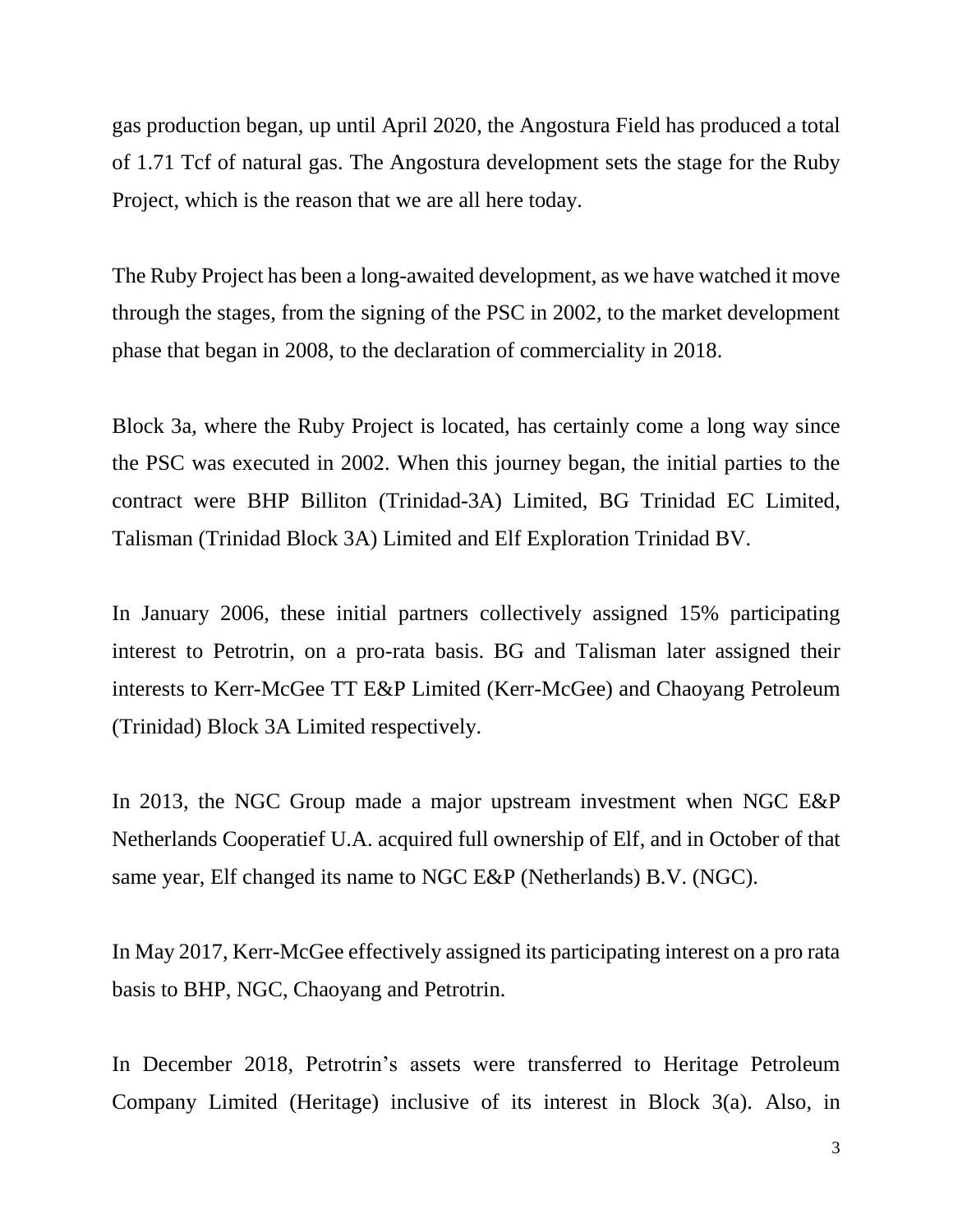December 2018, Chaoyang elected not to participate in the development of Block 3(a) and BHP assumed their entire participating interest in the development. Thus, the participating interest in Block 3(a) is now shared amongst BHP, with 68.46%, Heritage, with 20.13%, and NGC E&P, with 11.41%.

BHP is the only party remaining of the four initial parties who were awarded the PSC for Block 3(a). I remember in 2015, Vincent Pereira spoke about the complexity of the area in which the Ruby Project is located. He noted that Ruby 1 was probably the best well that BHP ever drilled, and then they drilled Ruby 2 next to it, which ended up being a dry hole. I will tell Vincent today, as an Exploration Geologist myself – Welcome To T&T, the graveyard of geologist. But it is this complex geological setting in which we are located (at the margin of the Caribbean and Southern America Plate) that we have been able to continually find hydrocarbon reserves for over 100 years. If the geology was simple we would have exhausted our resources decades ago. This speaks to the risk that upstream companies take, and the need for strong technical teams who have an intimate understanding of the area and the geology at work.

Fortunately, BHP did not shy away from the complexity of Block 3(a). I think I can safely say that we were all thrilled to hear in August 2019, that the BHP Board had approved the US\$283M in funding to develop the Ruby Project. When all is said and done, BHP would have spent at least US\$0.5Bn on this project, which is no small amount.

The development of BHP's resource in the Ruby and Delaware fields, which are located to the east of BHP's producing asset in Block 2(c), is strategic and will provide mutual benefit to the assets in both blocks. The Ruby Project's proposed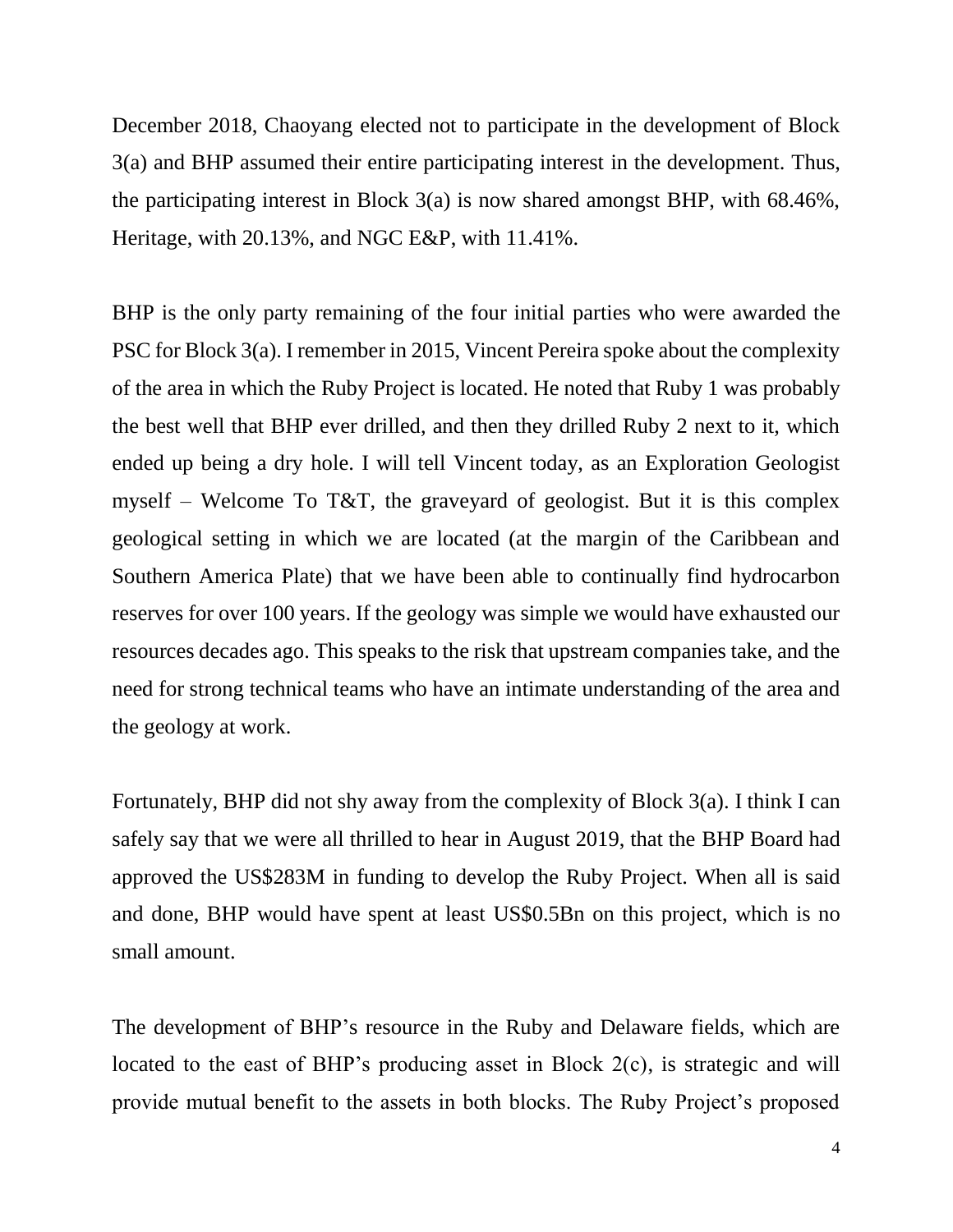five production wells and one injection well will be tied back to the existing facilities in the Angostura development, sharing separation and compression capacity. This, in turn, will extend the life of the Angostura asset and delay field abandonment. BHP has truly done a remarkable job of maximizing the value of its existing asset in Block 2(c).

The development of the Ruby Project will also bring welcomed work for local energy services companies, and local entities of multinational companies, with 100% of the brownfield scope of work being awarded locally.

We look forward to first production in 2021 and the additional 16,000 bpd and 80 MMscf of natural gas that the Ruby project will add to T&T's supply 16,000 bpd is nothing to take lightly. The last major oil discovery was Angostura in 2005 and before that was TSP in the 1970's. Angostura peaked at 50-60,000 bpd and TSP at 150,000 bpd. A unique trend is starting to develop:

- We are finding oil off the East and North East Coast
- We are finding gas in onshore Trinidad

Not taking from BHP thunder it will be remiss of me as Energy Minister, not to refer to another piece of good news.

*Touchstone's announcement of its Independent Audit Reserves Report by GLJ Limited.*

• *398 Bcf Gas in Place*

• *Estimated peak production of 100 MMscf and 1000 bbl of Condensate. This all means one thing. The Basin Is Still Prospective.*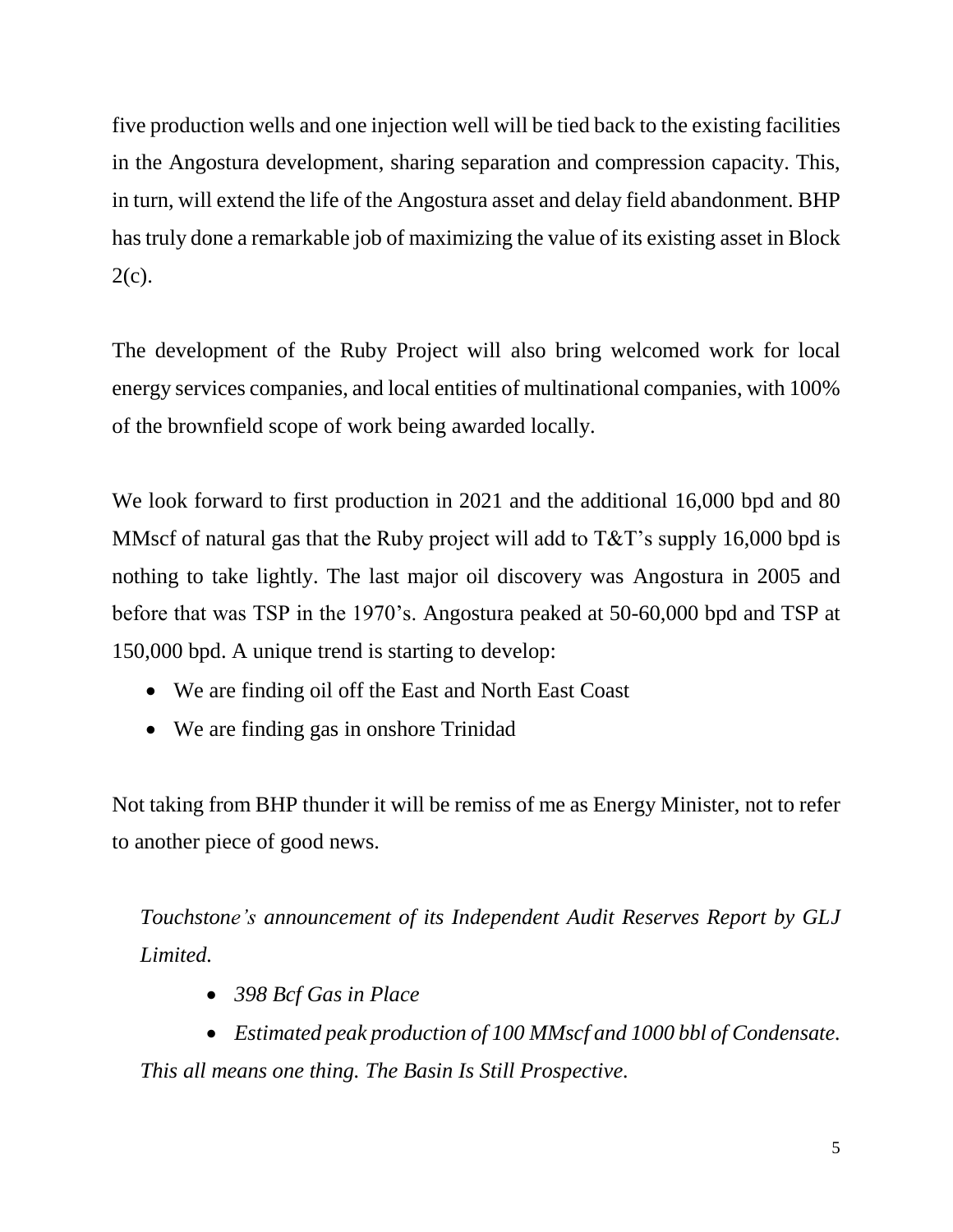Looking ahead beyond the Ruby Project, BHP's future in Trinidad appears bright, as it may begin to reap the rewards of the commitment of significant resources to Deepwater exploration in T&T. BHP was awarded PSCs for nine (9) different blocks, namely TTDAA 3, 5, 6, 7, 14, 28 and 29 and Blocks 23(a) and 23(b). Since then, BHP has relinquished four (4) of its Deepwater PSCs and now retains interest in TTDAA 3, 5, 6 and 14, as well as Blocks  $23(a)$ .

Between March 2014 and February 2015, BHP collected just over 21,000km<sup>2</sup> of 3D seismic data over the Deep Atlantic Areas of the East Coast of T&T. This seismic data was acquired as two separate surveys, using the PGS' Ramform Titan and Ramform Atlas, which were the new multi-streamer survey vessels at the time.

BHP's four phase drilling campaign over the period 2016 to 2019 utilized the Transocean Deepwater Invictus Drillship, for the drilling of ten exploration wells. Of these ten wells, seven encountered natural gas bearing sands.

Ladies and gentlemen, it is my understanding that since the signing of the first PSC with BHP, to present date, BHP has invested more than US\$800M in deep-water exploration, in addition to other financial obligations over the period.

BHP's extensive deep-water exploration programme has already been of great value, both to BHP and to T&T. Exploration successes with Bongos and Victoria in the second phase of BHP's drilling campaign in 2018 were crucial to adding to the country's reserves. Deepwater oil leads identified in blocks operated by BHP have led to significant additions to our Prospective Resources.